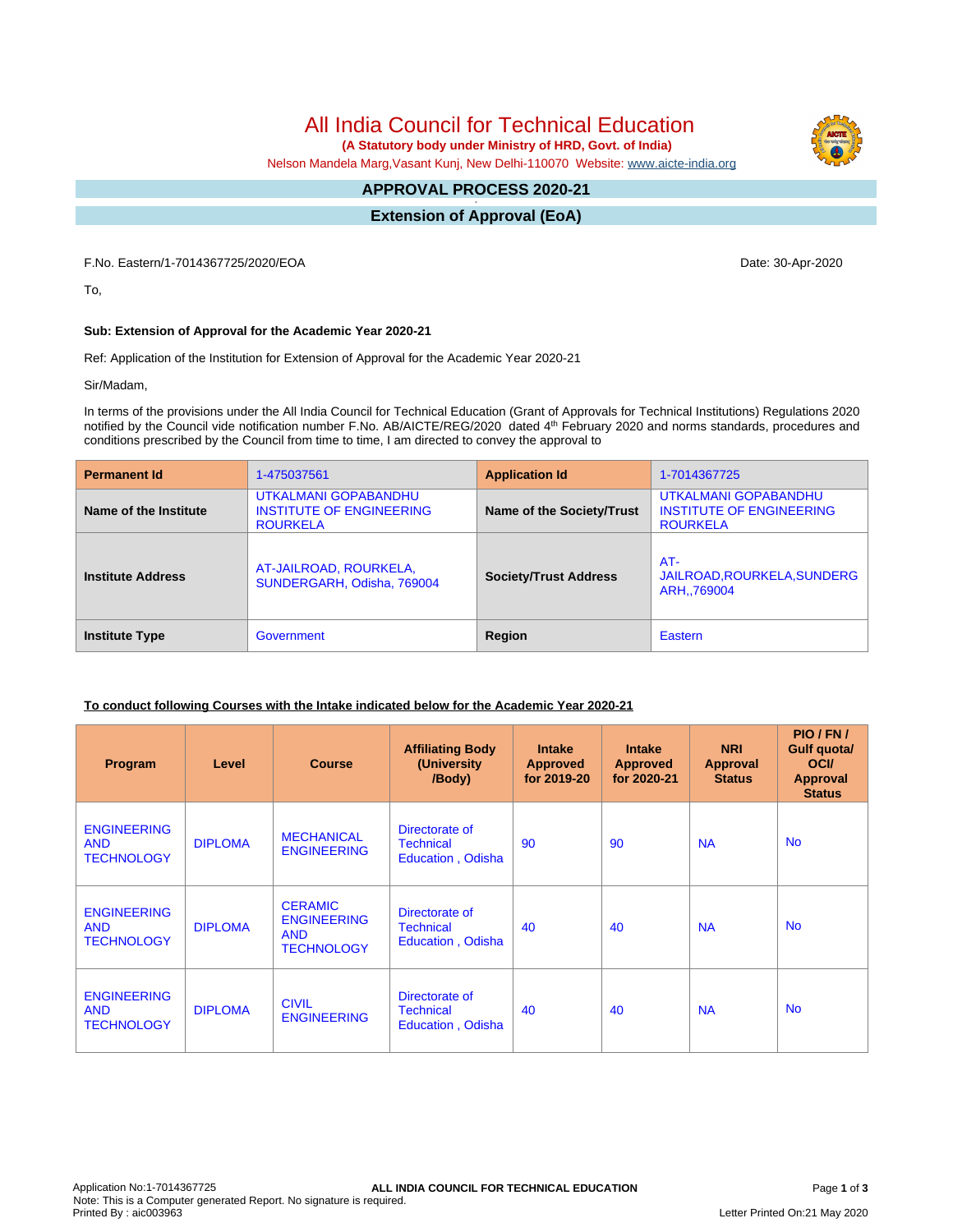| <b>ENGINEERING</b><br><b>AND</b><br><b>TECHNOLOGY</b> | <b>DIPLOMA</b> | <b>METALLURGICA</b><br><b>L ENGINEERING</b>                                                                                                                            | Directorate of<br><b>Technical</b><br><b>Education, Odisha</b> | 90 | 90 | <b>NA</b> | <b>No</b> |
|-------------------------------------------------------|----------------|------------------------------------------------------------------------------------------------------------------------------------------------------------------------|----------------------------------------------------------------|----|----|-----------|-----------|
| <b>ENGINEERING</b><br><b>AND</b><br><b>TECHNOLOGY</b> | <b>DIPLOMA</b> | <b>ELECTRONICS</b><br>$\mathbf{a}$<br><b>TELECOMMUNI</b><br><b>CATION</b><br><b>ENGINEERING</b><br><b>(TECHNOLOGY)</b><br><b>NICIAN</b><br><b>ELECTRONIC</b><br>RADIO) | Directorate of<br><b>Technical</b><br>Education, Odisha        | 50 | 50 | <b>NA</b> | <b>No</b> |
| <b>ENGINEERING</b><br><b>AND</b><br><b>TECHNOLOGY</b> | <b>DIPLOMA</b> | <b>ELECTRICAL</b><br><b>ENGINEERING</b>                                                                                                                                | Directorate of<br><b>Technical</b><br>Education, Odisha        | 60 | 60 | <b>NA</b> | <b>No</b> |
| <b>ENGINEERING</b><br><b>AND</b><br><b>TECHNOLOGY</b> | <b>DIPLOMA</b> | <b>CHEMICAL</b><br><b>ENGINEERING</b>                                                                                                                                  | Directorate of<br><b>Technical</b><br>Education, Odisha        | 50 | 50 | <b>NA</b> | <b>No</b> |

**It is mandatory to comply with all the essential requirements as given in APH 2020-21 (Appendix 6)**

## **Important Instructions**

- 1. The State Government/ UT/ Directorate of Technical Education/ Directorate of Medical Education shall ensure that 10% of reservation for Economically Weaker Section (EWS) as per the reservation policy for admission, operational from the Academic year 2020-21 is implemented without affecting the reservation percentages of SC/ ST/ OBC/ General. However, this would not be applicable in the case of Minority Institutions referred to the Clause (1) of Article 30 of Constitution of India. Such Institution shall be permitted to increase in annual permitted strength over a maximum period of two years beginning with the Academic Year 2020-21
- 2. The Institution offering courses earlier in the Regular Shift, First Shift, Second Shift/Part Time now amalgamated as total intake shall have to fulfil all facilities such as Infrastructure, Faculty and other requirements as per the norms specified in the Approval Process Handbook 2020-21 for the Total Approved Intake. Further, the Institutions Deemed to be Universities/ Institutions having Accreditation/ Autonomy status shall have to maintain the Faculty: Student ratio as specified in the Approval Process Handbook. All such Institutions/ Universities shall have to create the necessary Faculty, Infrastructure and other facilities WITHIN 2 YEARS to fulfil the norms based on the Affidavit submitted to AICTE.
- 3. In case of any differences in content in this Computer generated Extension of Approval Letter, the content/information as approved by the Executive Council / General Council as available on the record of AICTE shall be final and binding.
- 4. Strict compliance of Anti-Ragging Regulation: Approval is subject to strict compliance of provisions made in AICTE Regulation notified vide F. No. 373/Legal/AICTE/2009 dated July 1, 2009 for Prevention and Prohibition of Ragging in Technical Institutions. In case Institution fails to take adequate steps to Prevent Ragging or fails to act in accordance with AICTE Regulation or fails to punish perpetrators or incidents of Ragging, it will be liable to take any action as defined under clause 9(4) of the said Regulation.

**Prof.Rajive Kumar Member Secretary, AICTE**

Copy to: